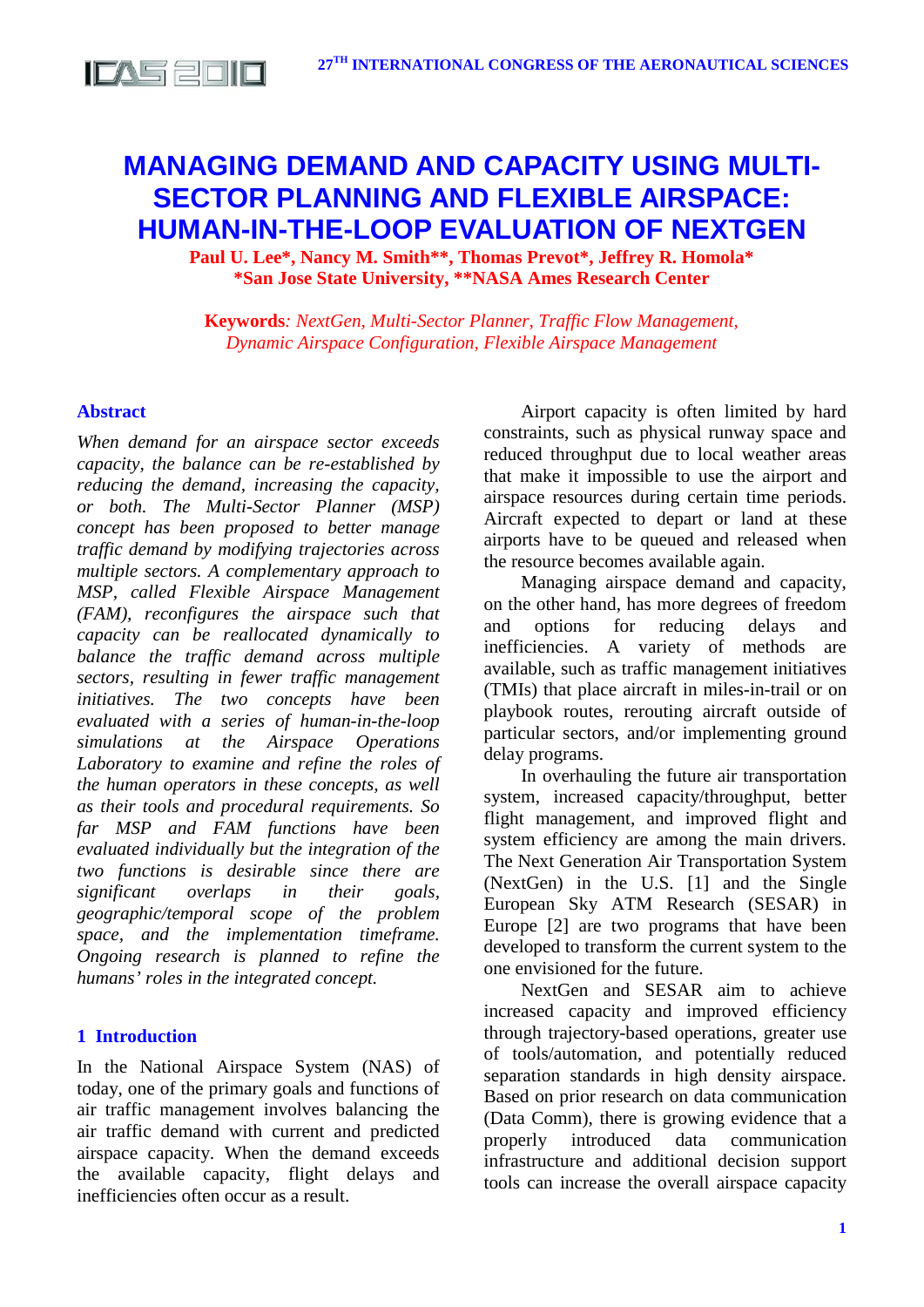by approximately 20% to 30% [3]. Further increases in productivity may require a substantial departure from current operations in which automation is responsible for central parts of the separation task instead of controllers.

While a radical paradigm shift may be the far-term vision of NextGen and SESAR, at least for the next one or two decades, there is a strong need for being able to balance the demand/capacity equation that dictates what can be accommodated by a single airspace sector. In this environment, controller workload and weather congestion remain two predominant factors that limit capacity and create delays in the high altitude airspace.

When demand for an airspace sector exceeds capacity, the balance can be reestablished by reducing the demand, increasing the capacity, or both. The Multi-Sector Planner (MSP) concept has been proposed to better manage traffic demand and it has been examined both in the U.S. and Europe [4-7]. The MSP concept introduces an air navigation service provider (ANSP) position/function that modifies in-flight trajectories for aircraft within specific flows, reducing traffic or airspace complexity to manageable levels across multiple sectors. The potential benefit for such a position or function could be a more responsive and dynamic management of traffic with greater efficiencies relative to current management methods, thereby providing a better distribution of workload/resources at the sector level and reducing impact to system users.

An alternative to this approach, called<br>Flexible Airspace Management (FAM) Airspace Management (FAM), reconfigures the airspace such that capacity can be reallocated dynamically to balance the traffic across multiple sectors, resulting in fewer TMIs relative to current management methods. Flexible Airspace Management (FAM) is a component of a research project called Dynamic Airspace Configuration (DAC) which examines restructuring of airspace, flexible airspace reconfiguration, and generic airspace design [8].

MSP and FAM are complimentary ways of managing the demand-capacity imbalance. An integrated examination of these two concepts may provide greater benefit than examining the two concepts in isolation. Sequential human-inthe-loop (HITL) simulations at NASA Ames' Airspace Operations Lab (AOL) have been conducted over the years to investigate MSP and FAM concepts individually. In this paper we will present both concepts, the HITL simulations that we have conducted, and the subsequent results. We will then describe future studies that can integrate both concepts.

# **2 Multi-Sector Planner**

The MSP concept addresses demand/capacity imbalances by managing demand to reduce pressure on available resources. MSP functions looks ahead 30-90 minutes across multiple sectors, with a geographic and temporal scope that lies in between the more strategic focus of traffic management and the close tactical focus of the en route sector controller team. MSP operations support a number of different objectives or goals – e.g., managing sector controller workload; rerouting traffic around<br>convective weather: time-based flow weather: time-based flow management (or other TMIs); and facilitating or supporting airspace reconfiguration.

The concept was originally developed as a set of functions that would be performed by a new facility position called the MSP. The multisector planning process includes problem identification, situation assessment, solution development, and plan coordination. Initial identification of the local area problem may occur in the TMU or control floor, while situation assessment and plan development may involve traffic management, one or more MSPs, and front line managers depending on the scope and complexity of the problem and its proposed solution. The person(s) who has developed the solution identifies the person(s) impacted by the plan and coordinates with them accordingly. The solution is then sent to the radar sector as a clearance request which the controller reviews and issues to the aircraft if it is acceptable.

### **2.1 Experimental Questions and Design**

A HITL evaluation of the feasibility and possible benefits of the MSP concept for high altitude was completed in July 2009 [5]. This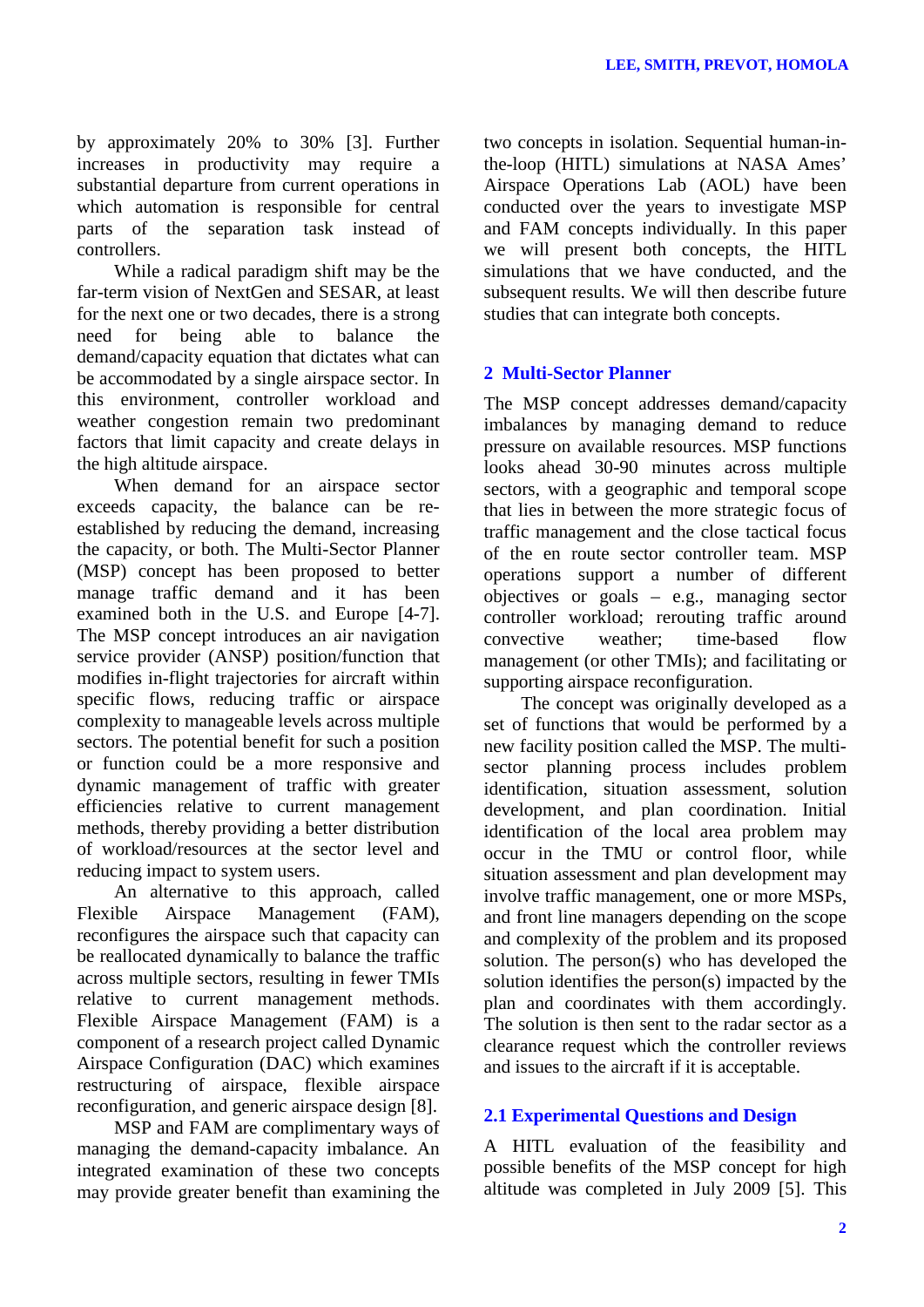### **MANAGING DEMAND AND CAPACITY USING MULTI-SECTOR PLANNING AND FLEXIBLE AIRSPACE: HUMAN-IN-THE-LOOP EVALUATION OF NEXTGEN**

study is a follow-up to a 2006 MSP study by Corker, et al. [4] to address several open issues.<br>This earlier simulation compared the This earlier simulation compared the effectiveness of two MSP concepts in supporting multiple sector controllers, and focused on the MSP-radar controller interaction for one 3-sector test area. The 2006 study showed that an MSP working as a local area flow planner was able to effectively reduce controller workload. However, the simulation's scope was too limited to evaluate task management and coordination among MSPs, or to determine how the position would interact with traffic management and front line management.

The 2009 study added more positions and an expanded geographic area to investigate the concept's feasibility and benefits in a more complete operational environment. The toolset for MSP situation assessment, flow/trajectory modification, and for coordination with others in plan development and execution was also greatly enhanced.

A particular focus of the 2009 simulation was to determine the need for creating a new staffed MSP position to perform these operations. To address this question, two test conditions with different ANSP team configurations were compared: a *baseline "No-MSP" condition* with traffic management coordinators (TMCs), front-line managers, and radar controllers, against the *MSP condition* where MSPs were added to this baseline team configuration.

### **2.2 General Experimental Set-up**

MSP operations rely on an integrated set of automation tools to support situation assessment, solution development and plan coordination. The integrated set of multi-sector planning tools developed for the simulation is shown in Figure 1. The tools include:

- interactive load table and load graphs, traffic filters, and 'what if' solution assessment tools
- trial planning automation for single and multi-aircraft trajectory planning

• ground-ground and air-ground data communications for cross-party ANSP collaboration on problem evaluation, solution planning, and execution (not shown).



### **Fig. 1. MSP station prototype used during study in 2009**

MSP tools were given to both MSPs and TMCs. They both modified trajectories for flow purposes but at different look-ahead horizons  $(30 - 60)$  min for the MSPs and 45+ min for the TMCs). Traffic scenarios consisted of convective weather and traffic load problems involving up to 1000 aircraft spanning several facilities in the central United States.



**Fig. 2. MSP simulation airspace**

The 'test' airspace included a 'high fidelity' area in the eastern half of the Kansas City Center (ZKC) that was staffed by most of the test participants: four air traffic controllers,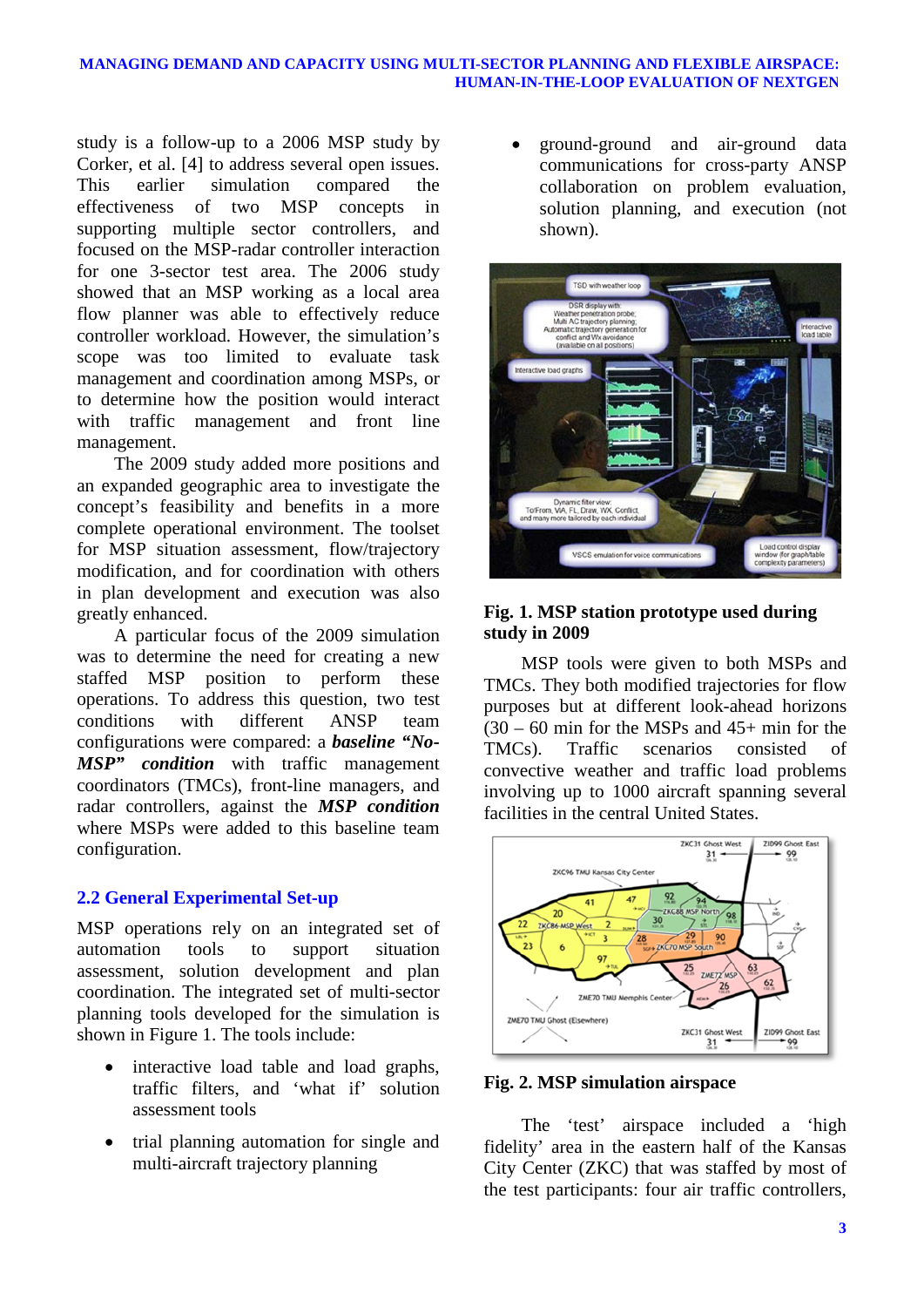one area supervisor, one TMC, and two MSPs, along with three retired controller 'confederates' (see Figure 2, green and orange sectors). The airspace surrounding these ZKC East test sectors was staffed primarily by confederates who managed combined sectors and areas.

### **2.3 High Level Results**

### *2.3.1 Aircraft Count and Controller Workload*

Simulation results indicated that the planning operations were used effectively in both conditions and reduced sector demand to manageable levels. Test sector aircraft count showed a reduction from a 7-sector average that peaked around 22 aircraft when traffic was run 'open loop' (i.e., with no controller or planner intervention) to a 17 count peak in the MSP condition, and to a 18 count peak in the No-MSP condition (Figure 3a). Additionally, a plot of the average self-reported controller workload shows a modest reduction in controller workload in the MSP condition in line with this reduced sector count (Figure 3b).



### **Fig. 3. Aircraft count and workload averages for eastern ZKC test sectors.**

Repeated measures ANOVA was performed on the averaged workload ratings between 30 to 75 minutes. Results showed a modest but significant reduction in workload in the MSP condition compared to the No-MSP condition for both the Traffic Load and Weather scenarios ( $M_{\text{No-MSP}} = 3.09$  vs.  $M_{\text{MSP}} = 2.82$ ;  $F(1,6) = 6.01$ ;  $p < 0.05$ ). Although workload was not measured while recording the 'open loop' averages, it is a safe assumption that workload would have been unmanageable in the 'open loop' because the peak aircraft count would have exceeded 28 in the busiest test sectors without controller/planner intervention.

### *2.3.2 Conflicts and Weather Penetration*

Weather penetration and number of conflicts data suggest an improved safety in the MSP condition (Figure 4). The top figure shows the number of aircraft that penetrated the weather cells across four different weather scenarios. The results show modest but significant reduction of weather penetrations in the MSP (red) compared to No-MSP condition (blue).



**Fig. 4. Weather penetration counts and conflict event averages. Conditions: red=MSP, and blue=No-MSP. Green='open loop' measurements.** 

Similarly, the bottom figure also shows modest but significant reduction of aircraft conflicts in the MSP compared to No-MSP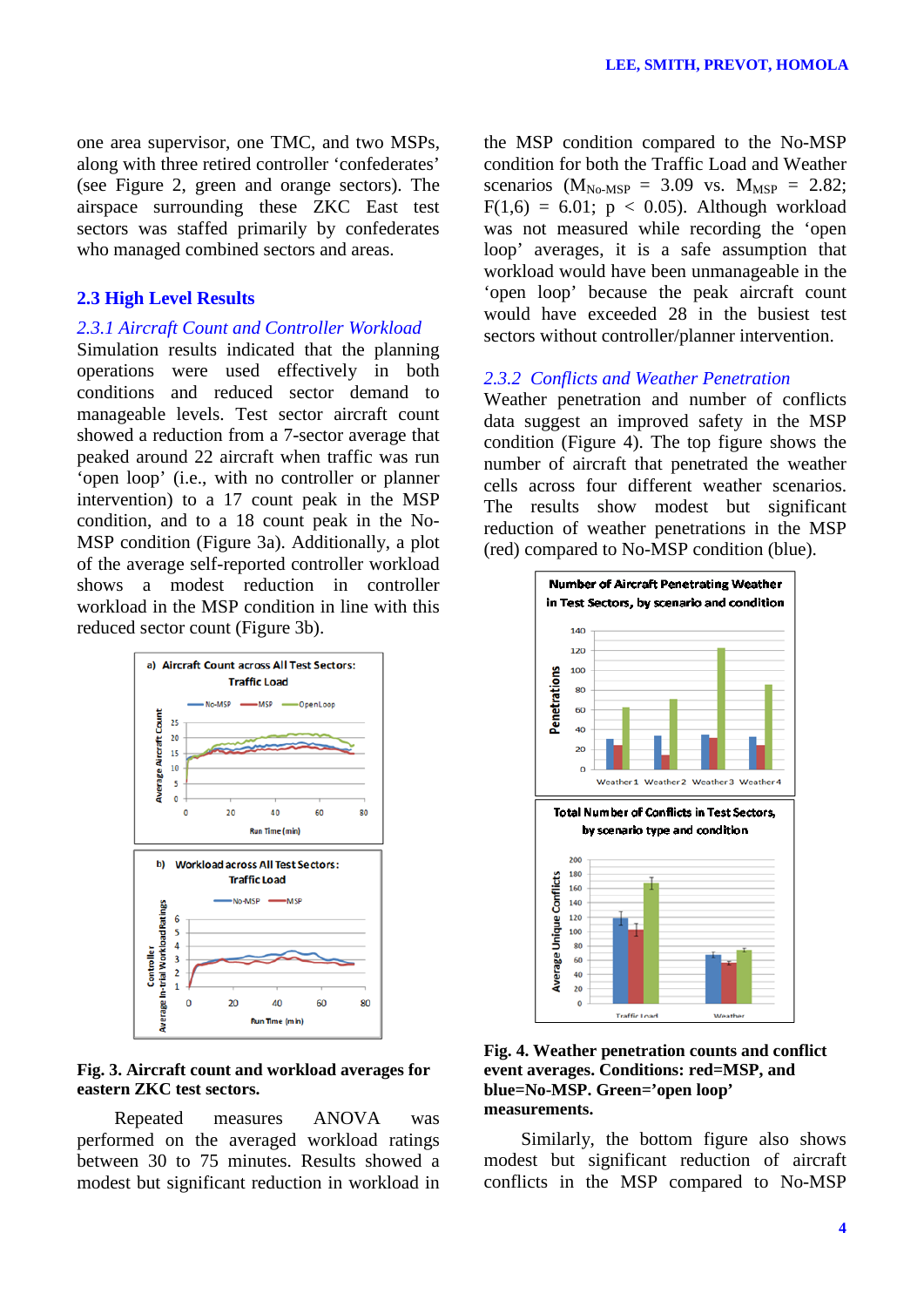condition in two different types of traffic congestions: Traffic Load and Weather.

Both MSP and No-MSP conditions showed large reductions of conflicts and weather penetrations compared to 'open loop' runs, suggesting that MSPs/TMCs were able to effectively resolve many of these problems in the test sectors. No significant effects in user efficiency measures  $-$  e.g., path length, flight time reductions or clearances per aircraft – were observed, but both MSP and No-MSP conditions provided satisfactory performance.

Although the improvements in the MSP condition are significant, it is perhaps *even more important* to note that the No-MSP condition was also effective. If MSP operations can be conducted without creating a new ANSP position, a seamless integration of promising MSP functions into the future NAS may be possible. Alternative team structures – e.g., one or more TMCs constructing weather avoidance routes with the MSP tools, with another STMC coordinating the planning activity – were suggested by participants in both teams, and might have been as effective. These results have led us to explore alternative team structures in our future MSP studies rather than separate MSP positions.

# **3 Flexible Airspace Management**

The FAM concept addresses demand/capacity imbalances by reallocating the airspace capacity and the available controller resources to where the traffic demand is located. This is accomplished by reconfiguring airspace boundaries in a manner that is more flexible than is currently possible.

FAM operations allow the airspace configurations to be adjusted tactically to meet the changing traffic demand or airspace congestions due to weather or Special Use Airspace (SUA). Although FAM operations can be used reactively to solve traffic imbalances that have already occurred – similar to the way sectors are split today in response to traffic volume or weather – nominal FAM operations are envisioned to be pro-active during a 30 min to 2 hour look-ahead horizon across multiple sectors.

FAM planning phases include traffic demand / airspace capacity assessment up to 2 hours in advance, assessment of airspace configuration options, and plan coordination. Initial demand/capacity assessment may occur in the TMU or control floor depending on the scope of the problem. Assessment of airspace configuration options and plan development involves traffic management and front line managers (and MSPs if the position is fielded). Once the plan is in place, the new airspace configuration is coordinated between the front line managers and the controllers. Controllers preview the new airspace configuration, set up their equipment (e.g. open up new sector position if necessary), transfer aircraft ownership/radio frequency to the appropriate sectors, and brief the receiving controllers as appropriate.

Dynamic changes in the airspace configuration to meet changing traffic demand is a challenging task for human operators, in particular when changes take place across multiple sectors. Different airspace optimization algorithms are currently being researched and developed to find the optimal ways to reconfigure the airspace [9-12] and these algorithms can provide human operators with airspace configuration options to support the decision-making process.

# **3.1 Experimental Questions and Design**

Prior research in airspace optimization algorithms showed potential benefits of FAM but its impact on the controllers was less known. Questions related to where, how often, and how fast airspace can be reconfigured needed to be examined to identify any adverse impact of flexible airspace transitions on the controllers, which could undermine the feasibility of the concept. A HITL simulation study was conducted in 2009 to better understand the controllers' abilities to handle airspace transitions [13,14].

Traffic scenarios with varying types and severities of boundary changes (BCs) were used to test their impact on the controllers. The experiment consisted of four test conditions. A **Baseline** condition with no boundary changes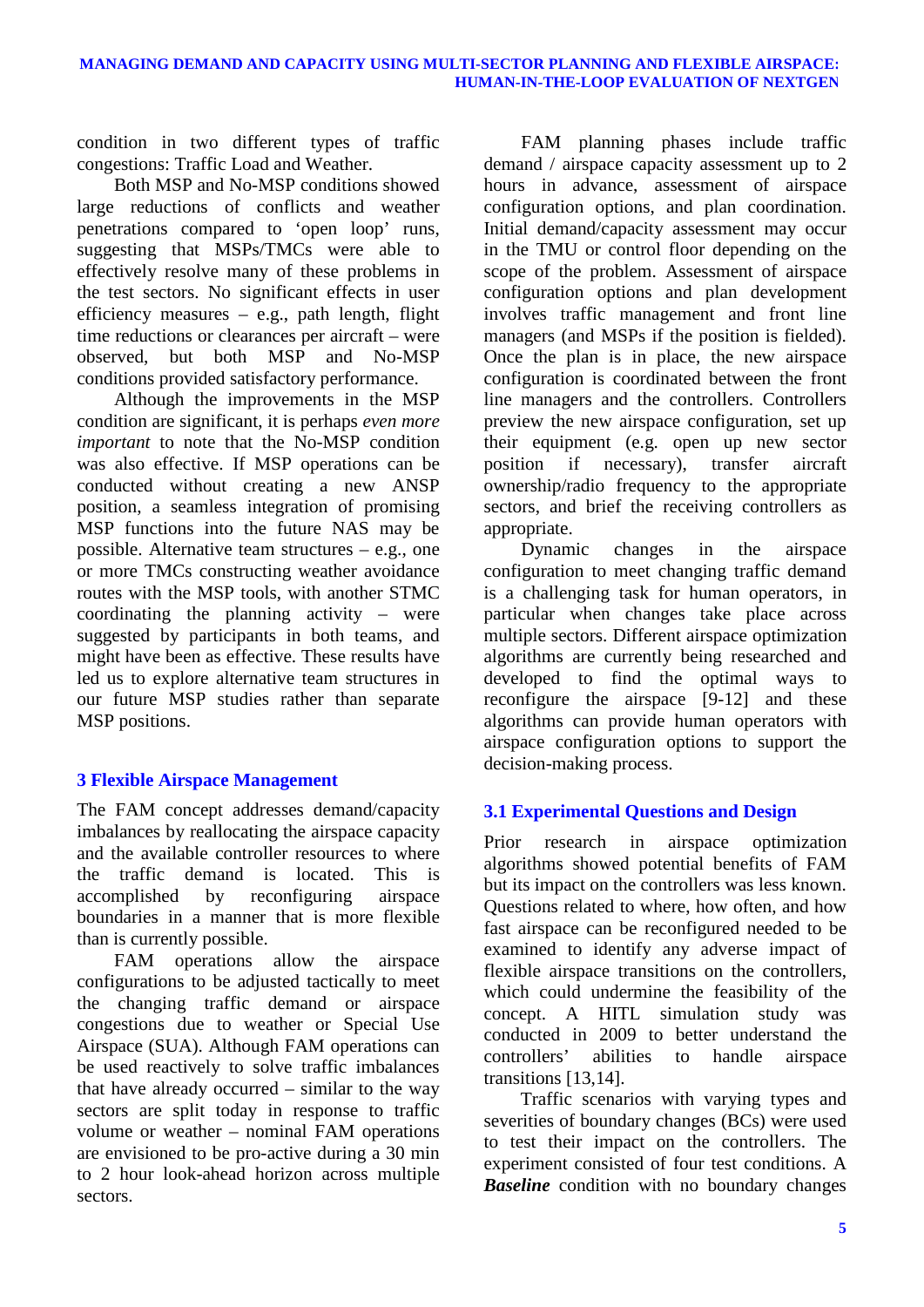was used to establish the baseline workload and other performance metrics. Three additional conditions consisted of *Low, Medium,* and *High* severity of BCs. Figure 5 shows an example of airspace reconfiguration based on an algorithm with Medium BC severity.



## **Fig. 5. Example airspace reconfiguration (right) based on the algorithm used for the Medium boundary change severity condition**

For non-Baseline runs, there were a total of three sector boundary changes with BC frequencies ranging from 5 to 30 minute intervals within a one-hour traffic scenario. Three airspace reconfiguration algorithms [9- 11] were selected based upon their approach and aggressiveness related to the severity of the sector boundary change and they were labeled as Low, Medium, and High according to the severity of the BCs established from subjective assessments of how the BCs would impact the controllers [13].

### **3.2 General Experimental Set-up**

The test sectors were adapted from four high altitude sectors in ZKC (94, 98, 29 and 90) and were surrounded by the "ghost" sectors that handled the traffic that entered and exited the test sectors (see Figure 6).



**Fig. 6. FAM simulation airspace**

The flows in the test scenarios consisted mostly of aircraft in level flight with the minimum altitude of FL 290. Traffic scenarios created traffic overload for sectors 94 and 90 while sectors 98 and 29 had capacity to absorb the excess demand.

The technology assumptions for the study were modeled after the assumptions in High Altitude Airspace (HAA) [15]. For the study, all aircraft were flying under Trajectory-Based Operations. They were assumed to be equipped with air-ground Data Comm with automated transfer-of-communication (Auto-TOC) as they were handed off between sectors. All positions had ground-ground and air-ground voice communication channels as they do today. The radar controllers (R-side) had conflict detection and resolution (CD&R) capabilities integrated into their displays.

### **3.4 High Level Results**

Prior to the study, we hypothesized that the more drastic BCs would increase the number of tasks for the controllers, which in turn would result in greater controller workload. As expected, the greater BC severity increased the controller task loads, such as the number of handoffs and pointouts (see Figure 7). Furthermore, the results showed that the higher BC severity resulted in higher workload / lower acceptability ratings.



**Fig. 7. Mean number of handoffs and pointouts for Low, Medium, and High BC severity as well as the Baseline**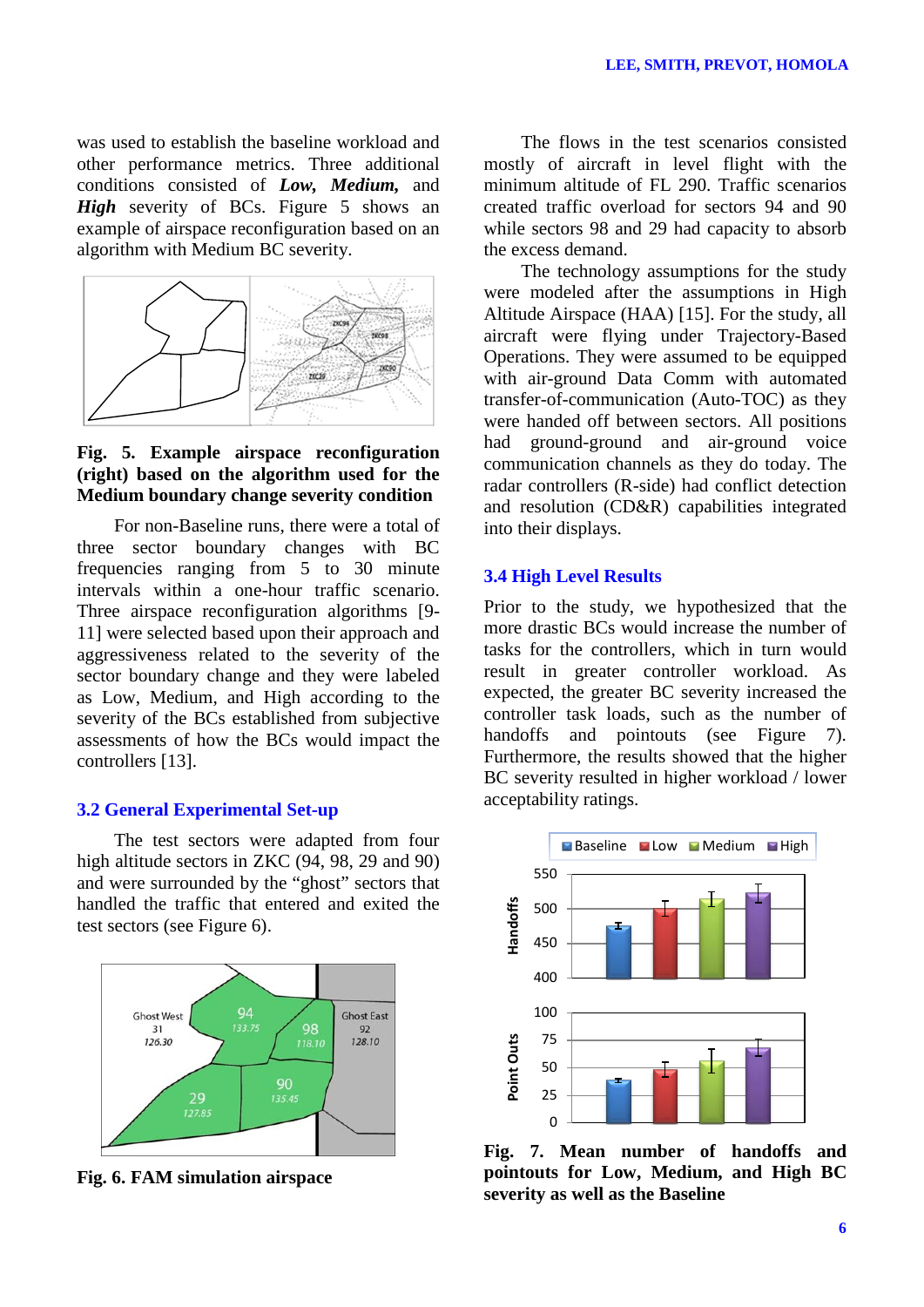Per each boundary change, metrics such as airspace volume change, number of aircraft, and various task loads (e.g., handoffs, pointouts, etc.) were correlated with subjective metrics such as workload and acceptability. Hierarchical stepwise regression narrowed the explanatory variables for *overall workload during BCs* down to the following (listed in order of explanatory power): *airspace volume change*, *aircraft count*, and number of *late handoff acceptance.*

Since prior research showed that total aircraft count to be the main predictor of workload, it is notable that airspace volume change was a better predictor than the aircraft count during BCs. Using a similar analysis, *aircraft gained/lost* during the airspace transitions was the strongest predictor of the *acceptability* ratings.

Subjective feedback on workload and acceptability identified a similar set of predictors from the regression/correlation analyses. Interestingly, high frequency of BCs was not a factor for either workload or acceptability ratings in both objective and subjective metrics.

Participants commented that they would be able to handle large airspace volume changes if they had sufficient transition time to monitor the traffic and prepare for the BC, especially for Low and Medium BC severity conditions. A potential solution would be to reduce BC workload by creating a "gap" in the traffic such that fewer aircraft are present during airspace reconfiguration. Notably, an important caveat to the concept feasibility is that participants needed a reliable conflict probe to manage the BCs. They reported that they did not have adequate situation awareness of the incoming traffic for separation management without the help of the decision support tools.

# **4 Integration of MSP and FAM**

As described in earlier sections, MSP and FAM are both envisioned to operate within a similar look-ahead horizon (i.e. less than 2 hours) across multiple sectors. Therefore, if both concepts are implemented in NextGen, a close integration of these two functions would be desirable. The results from the studies described in this paper and current ongoing activities suggest that both MSP and FAM functions may be best integrated into the existing roles in the TMU and on the control floor.

In the TMU, one or more TMCs can manage traffic demand and capacity across multiple sectors by modifying aircraft trajectories and flows (i.e. MSP function) and/or selecting appropriate airspace configurations (i.e. FAM function). A person can be designated (e.g. Supervisor, TMC, or STMC) to utilize both the airspace and traffic flow plans and coordinate them with other TMUs, areas, or even facilities.

On the other hand, if the demand-capacity imbalance impacts only a few sectors or affects only one Area, the area supervisor of the impacted Area may be better suited to identify the problem and implement the solutions by rerouting a few aircraft or initiating a local airspace configuration change. The changes would be reported to the TMU to keep traffic management aware of local changes, similar to what is done today.

# **4.1 Moving Aircraft vs. Airspace**

When MSP and FAM functions are integrated, ANSPs need to decide whether to re-route aircraft or reconfigure the airspace to solve the traffic congestion problem. Which options to exercise, as well as which option to exercise first will likely depend on a number of factors.

Certain traffic situations, such as deviations around weather cells, require moving the routes first; while others, such as reconfiguration due to traffic volume, may be resolved by airspace reconfiguration alone. In both cases, additional TMIs may be needed if the airspace reconfiguration cannot fully solve the traffic congestion.

Airspace reconfiguration has the potential to allow more aircraft to fly through a congested airspace, keeping more aircraft on their userpreferred routes. However, airspace reconfiguration also has the potential for higher coordination and workload cost to the ANSPs than re-routes and therefore should be used judiciously. Airspace reconfiguration seems to be ideal when there is a large change in the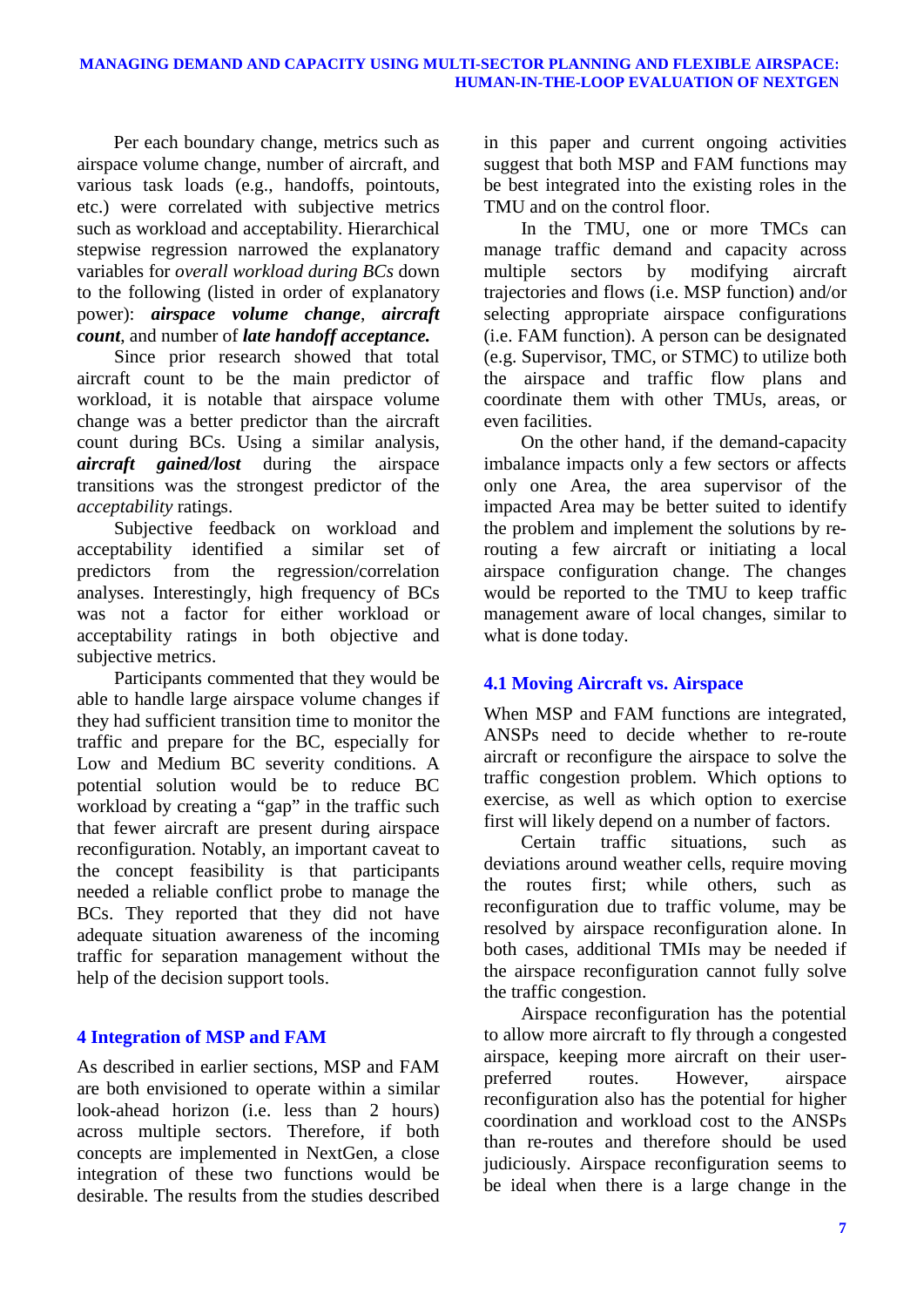average traffic volume over longer time durations (e.g. an hour or more).

The factors described above have been identified from past and ongoing research. Further studies are needed to identify and/or refine more factors that impact how to integrate TMIs with airspace reconfiguration.

### **4.2 Ongoing Research in MSP and FAM**

In 2010, we have begun to explore the integration of the two concepts. First, a study in May explored allocating MSP function to the TMU and area supervisors in mixed equipage airspace. Only some aircraft were equipped with air-ground Data Comm to receive MSP initiated trajectory changes via data link while other aircraft received their trajectory changes via verbal route and altitude amendments from the radar controllers.

Secondly, a study in August 2010 plans to evaluate the role of the ANSP operator who assesses the airspace configurations and coordinates changes with the other team members. Leveraging prior studies, we will use a configuration that was used in the 2010 MSP study and add FAM functions. Results of these studies will be reported in 2011.

### **5 Conclusion**

With added technology in NextGen, traffic demand-capacity can be managed by "finetuning" aircraft trajectories and airspace configurations flexibly to adapt to changes in the traffic situation. In the mid-term timeframe, two concepts, MSP and FAM, have been proposed to manage the demand and capacity side, respectively.

The two concepts have been evaluated with a series of HITL simulations at our laboratory to examine and refine the roles of the ANSPs, as well as their tools and procedural requirements. So far these concepts have been examined separately. As part of our ongoing research we integrate the two functions to continue to evaluate the effectiveness of both concepts and refine the roles of the ANSP operators. We hope that a combined approach will provide the future NAS with a greater ability to reduce the impact of local traffic bottlenecks and therefore deliver aircraft to their destination more efficiently.

#### **References**

- [1] Joint Planning and Development Office. *Concept of Operations for the Next Generation Air Transportation System, version 2.0.,* 2007.
- [2] SESAR Consortium. *SESAR Master Plan D5.* MGT-0803-001-01-00., 2008.
- [3] Willems, B., and Hah, S. *A Future En Route Workstation Study (FEWS II): Part 1: Automation Integration Research*  (DOT/FAA/TC-08/14,II). Atlantic City International Airport, NJ: Federal Aviation Administration William J. Hughes Technical Center., 2008.
- [4] Corker,K., Liang, D., Lee, P. and Prevot, T. .*New Air Traffic Management Concepts Analysis Methodology: Application to a Multi-Sector Planner in US Airspace,* Proceedings of the7th USA/Europe ATM Research and Development Seminar, Barcelona, Spain., 2007.
- [5] Smith, N., Lee, P. U., Prevot, T., Homola, J., Lee, H., Kessell, A., Brasil, C., Mainini, M. and Mercer, J. *A Human-in-th-Loop Investigation of Multi-Sector Planning Operations for the NextGen Mid-Term*,  $10^{th}$ AIAA Aviation Technology, Integration, and Operations (ATIO) Conference, Fort Worth, TX., 2010.
- [6] Eurocontrol *En Route Multi-Sector Planning procedures.* (PHARE/EHQ/PAT-7.5.2.1;1.1). Brussels, Belgium, 1998.
- [7] Herr, S., Tiechmann, M., Poppe, M. and Suarez, N. *The Impact of Multi-Sector Planning and New Working Procedures on Controller Tasks.* In Proceedings of the 24th AIAA/IEEE Digital Avionics Systems Conference (DASC), Washington, DC., 2005.
- [8] Kopardekar, P., Bilimoria, K. and Sridhar, B. *Airspace Configuration Concepts for Next Generation Air Transporation*, Air Traffic Control Quarterly, Vol 16 [4]., 2008.
- [9] Brinton, C. and Pledgie, S. *Airspace Partitioning using Flight Clustering and Computational Geometry.* In Proceedings of the 27th Digital Avionics Systems Conference (DASC), St. Paul, MN., 2008.
- [10]Klein, A., Rogers, M. and Kaing, H. *Dynamic FPAs: A New Method for Dynamic Airspace Configuration.* Integrated Communications Navigation and Surveillance (ICNS) Conference. Bethesda, MD., 2008.
- [11]Yousefi, A., Khorrami, B., Hoffman, R. and Hackney, B. *Enhanced Dynamic Airspace Configuration Algorithms and Concepts,* Metron Aviation Inc., Technical Report No. 34N1207-001- R0., 2007.
- [12]Zelinsky, S. *A Comparison of Algorithm Generated Sectorizations.* Eighth USA/Europe Air Traffic